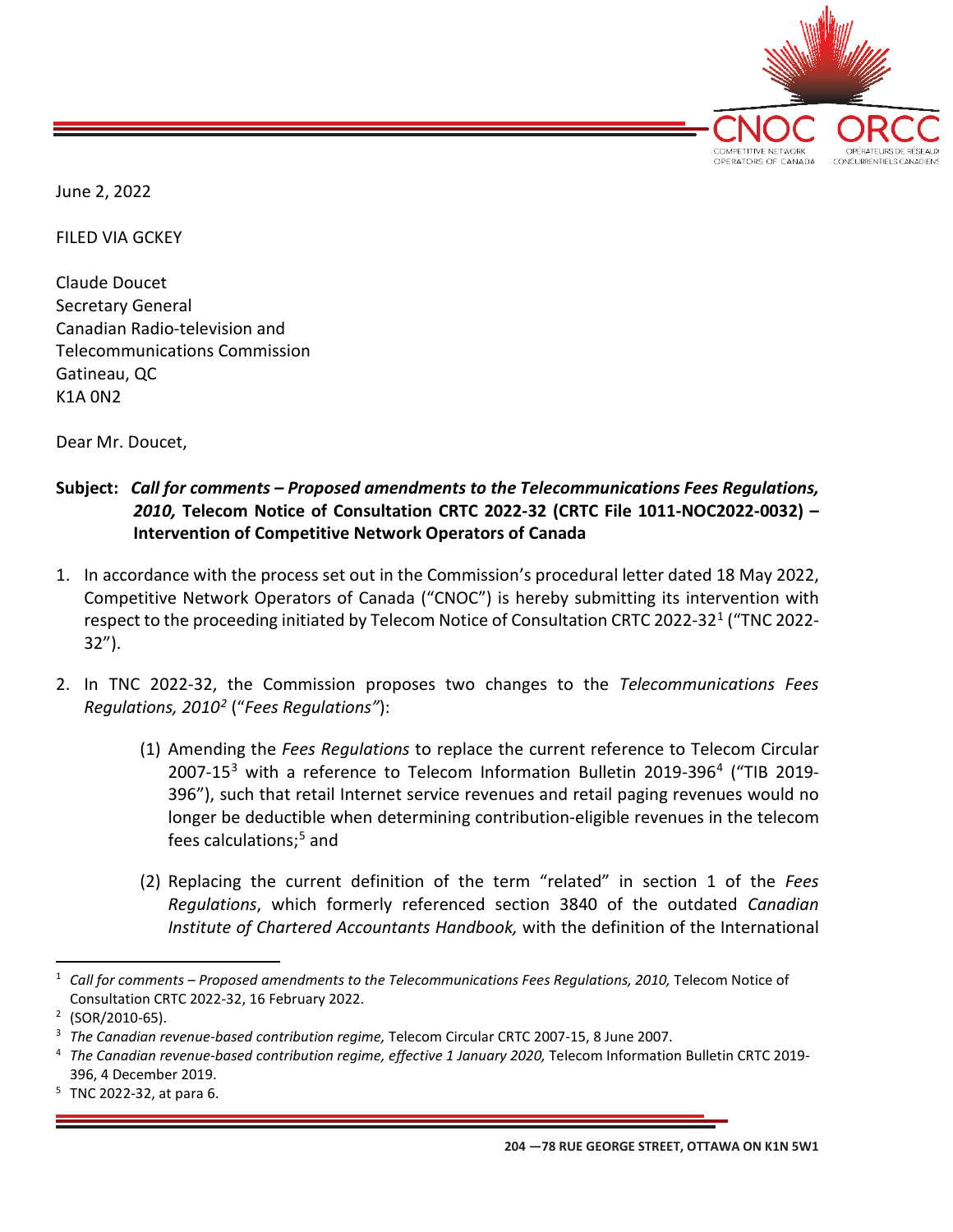

Accounting Standard 24 in the *CPA Canada Handbook – Accounting,* which is the successor to the *Canadian Institute of Chartered Accountants Handbook.[6](#page-1-0)*

- 3. CNOC will address each of these proposed changes, in turn.
- 4. CNOC's failure to address a matter raised by another party that is contrary to CNOC's interests should not be taken to mean that CNOC agrees with the views of that party.

## **Determination of Contribution Eligible Revenues under the** *Fees Regulations*

- 5. CNOC supports the Commission's proposed change to the calculation of contribution eligible revenues under the *Fees Regulations.* This proposed change would result in a more proportionate and equitable allocation of telecom fees. By aligning the approach for calculating contributions under the National Contribution Fund ("NCF") and calculating telecom fees under the *Fees Regulations, [7](#page-1-1)* the Commission will also simplify annual reporting for telecommunications service providers with Canadian telecommunications service revenues over \$10 million.
- 6. Although CNOC agrees with Rogers Communications Canada Inc. ("Rogers") that telecom fees should be allocated according to the activity and operations of the Commission's activities, $8$  CNOC disagrees with Rogers' submission that the current approach to calculating telecom fees is better suited for allocating costs on this basis. $9$  Over the years, the telecommunications environment has evolved. Reliance on legacy voice telephony continues to lessen over time whereas Internet services have become an essential service for Canadians. Going forward, the Commission's activities must continue to shift accordingly. By extension, the Commission's costs should be allocated on a basis that is reflective of regulatory activities that respond to the telecommunications needs of Canadians. This can only be achieved by adopting the definition of contribution-eligible revenues set out in TIB 2019-396, which captures Internet service and retail paging revenues.
- 7. Aligning the approach for calculating telecom fees with the same formula that determines a telecommunications service provider's contributions to the NCF increases regulatory efficiency, consistent with section 7(c) of the *Telecommunications Act[10](#page-1-4)* and paragraph 1(a)(ii) of the 2006 Policy Direction<sup>[11](#page-1-5)</sup>. The Commission's proposed change is also consistent with paragraph 1(a)(i) of the 2019 Policy Direction<sup>12</sup>, as it will allow for a more proportionate and equitable distribution of

<span id="page-1-1"></span>

<span id="page-1-3"></span><span id="page-1-2"></span>

<span id="page-1-0"></span><sup>6</sup> *Id.,* at paras 7-8. 7 *Id.,* at paras 5-6. 8 Rogers intervention dated 19 April 2022, at paras 8-9. 9 *Ibid.;* See also Rogers reply dated 4 May 2022, at para 9.

<span id="page-1-4"></span><sup>10</sup> S.C. 1993, c. 38.

<span id="page-1-5"></span> $11$  Order Issuing a Direction to the CRTC on Implementing the Canadian Telecommunications Policy Objectives,

<span id="page-1-6"></span>SOR/2006-355.<br><sup>12</sup> Order Issuing a Direction to the CRTC on Implementing the Canadian Telecommunications Policy Objectives to